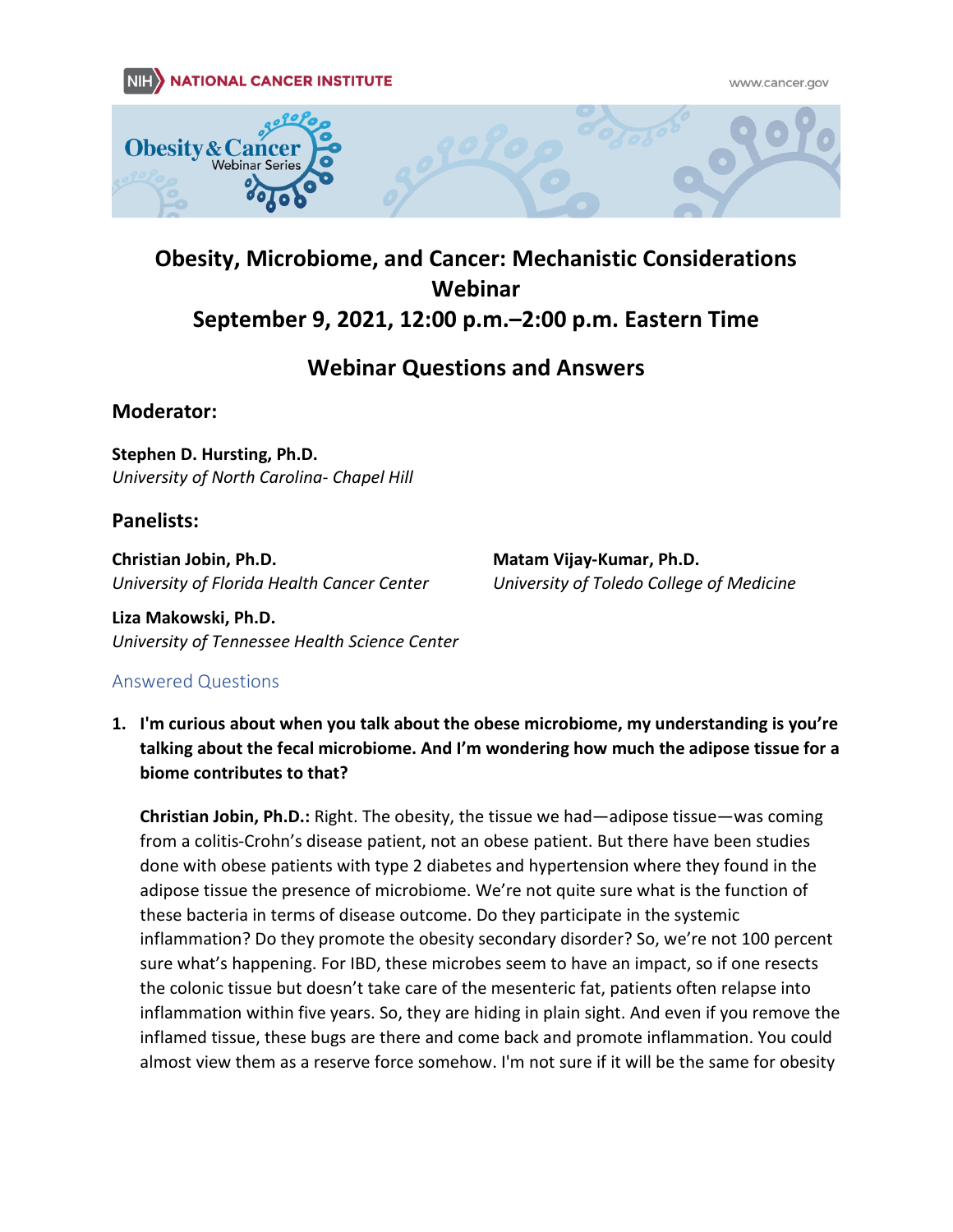or type 2 diabetes, and so on. But you would think that these microbes could participate in the systemic or pathology associated with obesity.

#### **2. I was interested in the inulin-fed mutant mice and whether or not they were hyperphagic or what their food intake was compared to the non-inulin-fed.**

**Matam Vijay-Kumar, Ph.D.:** Yes. TLR5KO mice are hyperphagic, whether we provide lab chow or a purified diet enriched with inulin. We did not do calorie restriction (pair feeding) in the liver cancer study because it is a six-month study. It is technically challenging to do pair feeding for six months. Interestingly, calorie restriction prevented metabolic syndrome in TLR5KO mice, suggesting it may be beneficial to alleviate liver cancer.

#### **3. I'm curious about passive microbiota transfer in humans.**

**Christian Jobin, Ph.D.:** We know there is oral and rectal transfer for different diseases. But for obesity/CRC, I don't think so; obesity is not a communicable disease per se. It's kind of fascinating that one could transfer the phenotype from an obese patient to a mouse, at least increase their calorie intake for the same amount of food. So there is a microbiome component to the obesity that is transferrable to experimental model. But is it for relative, for example? Is it communicable through fecal-oral route? The answer will be no.

**4. Can the gut microbiome of an obese individual affect the microbiota of others in their community—family, roommates—who are not obese and eat healthy diets? This may relate to some studies looking at people who interact together who may also have similar phenotypes.**

**Christian Jobin, Ph.D.:** Obesity is not an infectious disease, but as mentioned before, the phenotype could be transferred using pre-clinical models. There is a case report of FMT for C. diff treatment where the person received microbes from a relative who had a higher BMI. It was reported that the patient who received that microbiome also developed a higher BMI and associated obesity pathology. But this is a case report. I think no one has ever observed such a phenotype in large study. Actually, FMT has been a very, very safe modality for recurrent C. diff.

### **5. By eliminating fat intake, will that decrease (in your model system, I presume) bile salts in the intestine, thereby decreasing cancer risk?**

**Matam Vijay-Kumar, Ph.D.:** It is an excellent question. Actually, the diet we used is not a high-fat diet. It is a regular 10 percent fat diet. We didn't go below 10 percent fat. Already the TLR5KO mice, which developed liver cancer, were on the verge of essential fatty acid and vitamin D deficiency because of cholestasis. I think, giving a completely fat-free diet or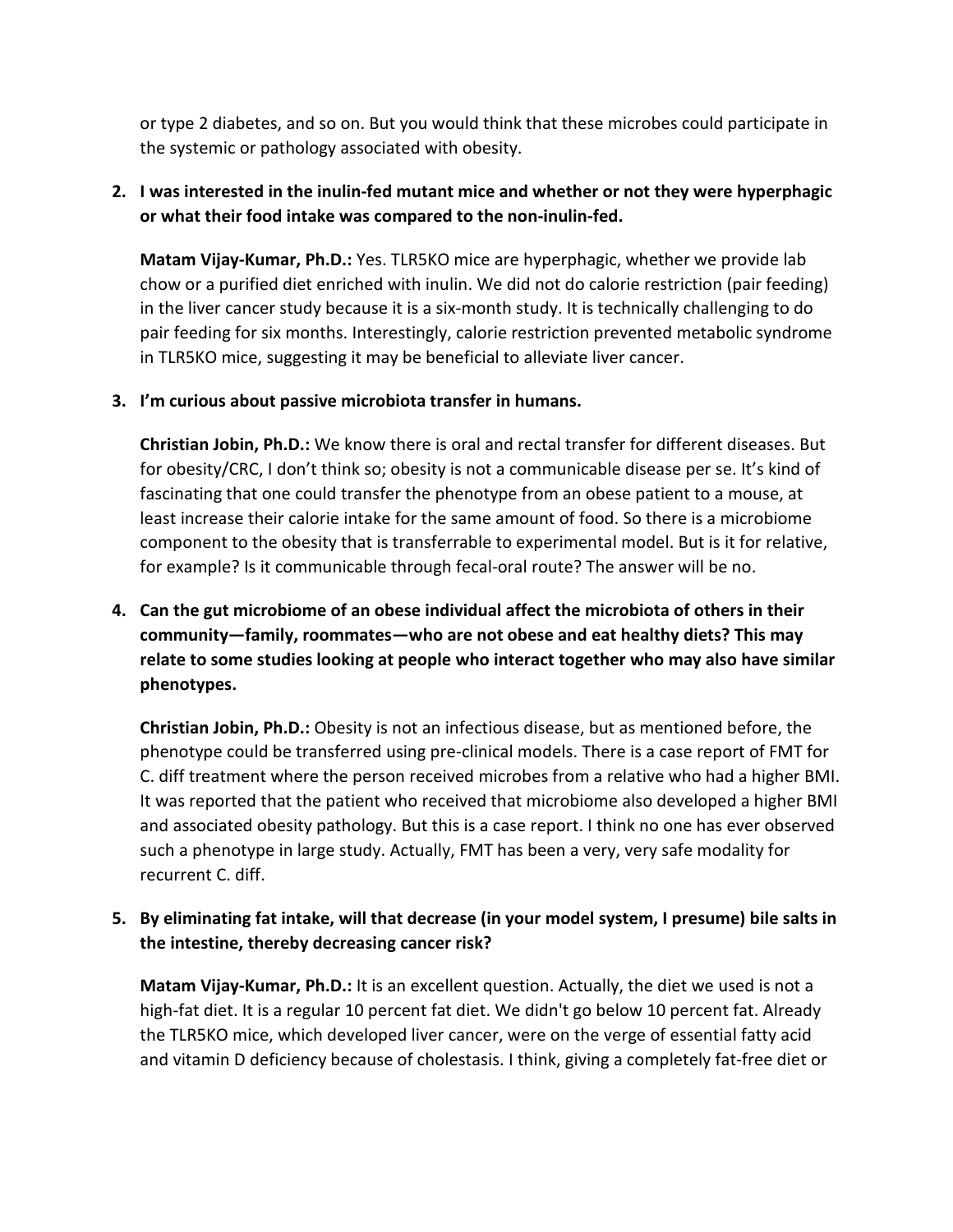low-fat diet may reduce liver cancer risk, but it may increase the risk of essential fatty acid and fat-soluble vitamin deficiency.

#### **6. Have you yet been able to examine the ICB microbial signature in humans?**

**Liza Makowski, Ph.D.:** No, we have not been able to do that. I think that would be fantastic in the same way that you could look at a gene signature in different subtypes with survival. We have not been able to do that. One thing I found in the field—as I come from kind of a different angle since I'm new to the microbial field—is that there are so many different papers, and there's lots of contradictory or inconsistent information. Even in our own study, when we looked at jejunum compared to cecum, there were different responses in terms of obesity or response to immunotherapy. I think we have to be a little bit more careful in our comparisons and be really clear when we're publishing with regard to details. How we're treating our mice, the diets, and where we're isolating microbes from must be spelled out. There need to be additional studies for consistent findings across models, so we can summarize things in a clear, consistent way across different models and then compare that to patients.

**Christian Jobin, Ph.D.:** If I may add [a comment] because it's a very important question, and Liza is right. I mean, there is not that much clarity as to what is driving a responder signal. If you want to benchmark that, what is driving responsiveness or non-responsiveness, [with a] benchmark that could be used in the clinic as a tool for screening patients, the answer is a flat no. But there is data out there. We did a couple of machine learning analyses of published data for PD1 treatment in humans, downloaded all the data, looked at signals, and there was no clear predictability in the phylogeny—if you use phylogeny as a signal entry signal to the machine learning, no predictability. In the gene function, a little bit but not enough to say, I could screen now. So I think we need bigger cohorts. The geography of this cohort is not homogenous, so you have cohorts in Europe, Asia, different parts of the U.S., and they are relatively small, 100, 150. So, it's been difficult to get clarity on that. But there's always a signal coming all the time, you know, with fecal bacteria, Ruminococcus, Akkermansia. Those are the suspects, and they are used for treatment but not for predictability. So, there's more work to do for sure.

# **7. What is the impact of a high-fat diet on large bowel transit time and hence the ability of colonic bacteria to form particular metabolites? And how does this change when moving the obese patient to a more healthful diet?**

**Christian Jobin, Ph.D.:** Wow. I have no idea. That's interesting; I mean, I will not even know for a mouse, so even less for a patient. If the transit is increased, we know that the microbiome, if you start having a very fast transit and you look at microbiome, it would be very different because these communities don't have time to set up some sort of a shop. They're always in constant motion. If you do a microbiome analysis on a specimen that has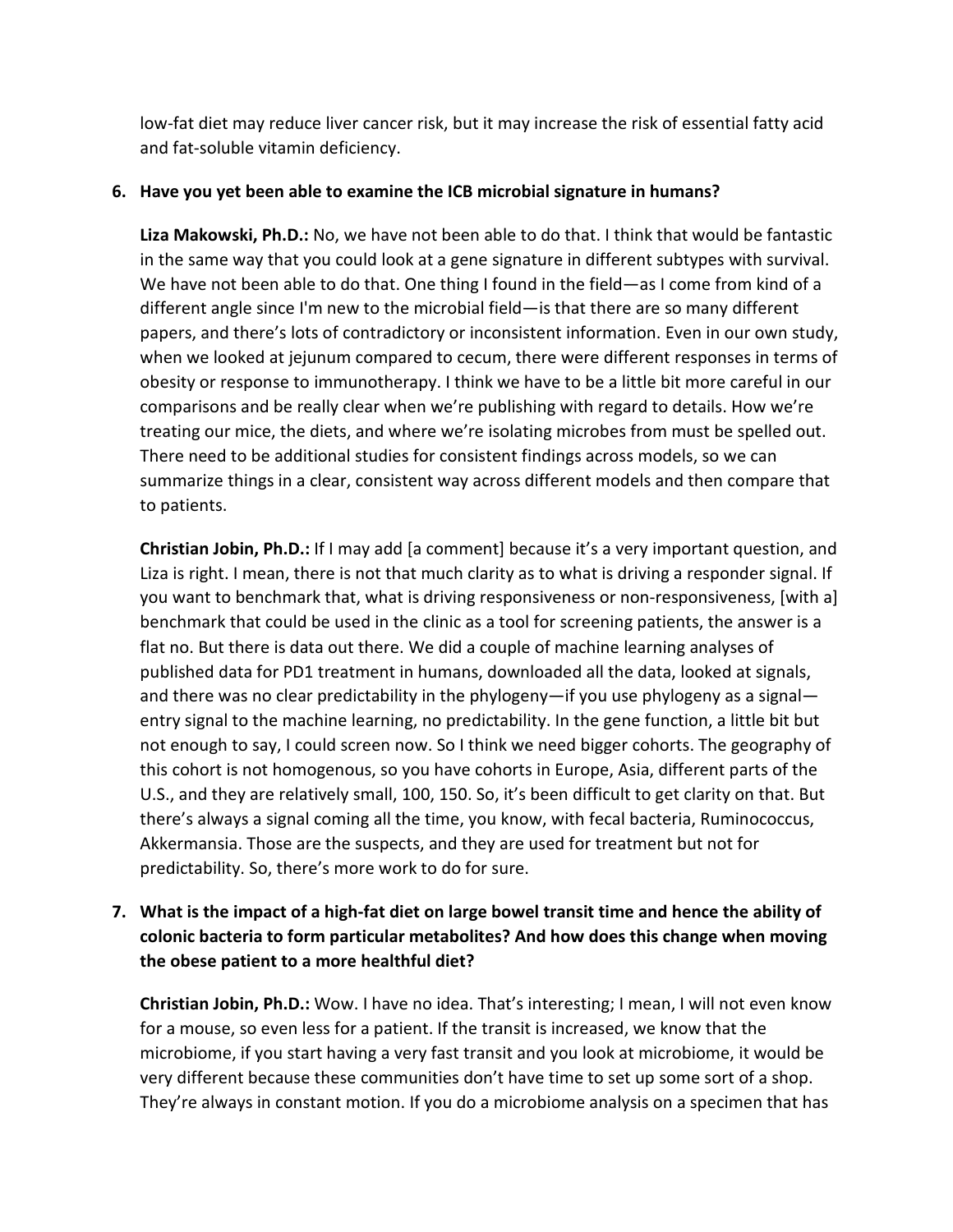very high-transit, loose stools, you will have a very different population than if the person has a slower transit. Now, how does it link to a high-fat diet and different movement? I don't know. I have no idea. Maybe the other panelists will answer that.

**Matam Vijay-Kumar, Ph.D.:** I have a comment on that. If a person takes a high-fat diet, some of the fat may not be absorbed. So, they may display steatorrhea and this can ease bowel movement that prevents constipation. There is a high chance that such a change in bowel movement can affect the gut microbiota and their metabolites.

# **8. How to delineate whether gut microbiome changes cause changes in a host's inflammatory status or the host's inflammatory status causes gut microbiome changes? This is the cause-and-effect question, I suspect.**

**Matam Vijay-Kumar, Ph.D.:** I think inflammation can cause changes in microbiota composition, and microbiota dysbiosis can cause inflammation. Microbiota dysbiosis is kind of a catch-all term, whereby even small alterations in microbiota composition at the taxonomical level can be regarded as microbiota dysbiosis. So, I think both are possible. In our mouse study, we demonstrated that the transfer of gut microbiota alone is sufficient to cause metabolic syndrome by inducing low-grade inflammation in recipients.

**Christian Jobin, Ph.D.:** That's correct. I go back to IBD inflammatory bowel disease, as a flagship of studies in microbiome and host response. Experiments have been done by different groups where they take feces from a patient in remission or patient with active inflammation. You put that in a model. Then you could see and read some inflammatory response to the host. The host was fine up until it met these microbes, and then the host reacts in a way that—a kind of phenocopy where the microbe was coming from, which means inflammation or no inflammation. What I was showing here is that if you target inflammation with molecules, then the microbes change. Microbes could induce inflammation. Inflammation could change the microbial composition. If you see that as an amplification loop, and somehow you disrupt that loop, you may gain homeostasis eventually. IL1, NSAIDs have been studied for inflammation/microbiome interaction. So, I don't think microbiome is an epiphenomenon of inflammation but rather an amplification component.

**Liza Makowski, Ph.D.:** If they're asking how to do some of these studies to answer this question, one might think that you could conduct antibiotic treatments or fecal microbial transplants. And then if you want to look at host changes, you could either do some sort of inducible knockdown or knockout before or after these antibiotic treatments or do a pulldown of an immune cell, like if you're going to pull down a CD8 T cell to determine its role in a signaling network. And then like Dr. Jobin showed, anti-TNF or there's other drugs out there for IL1.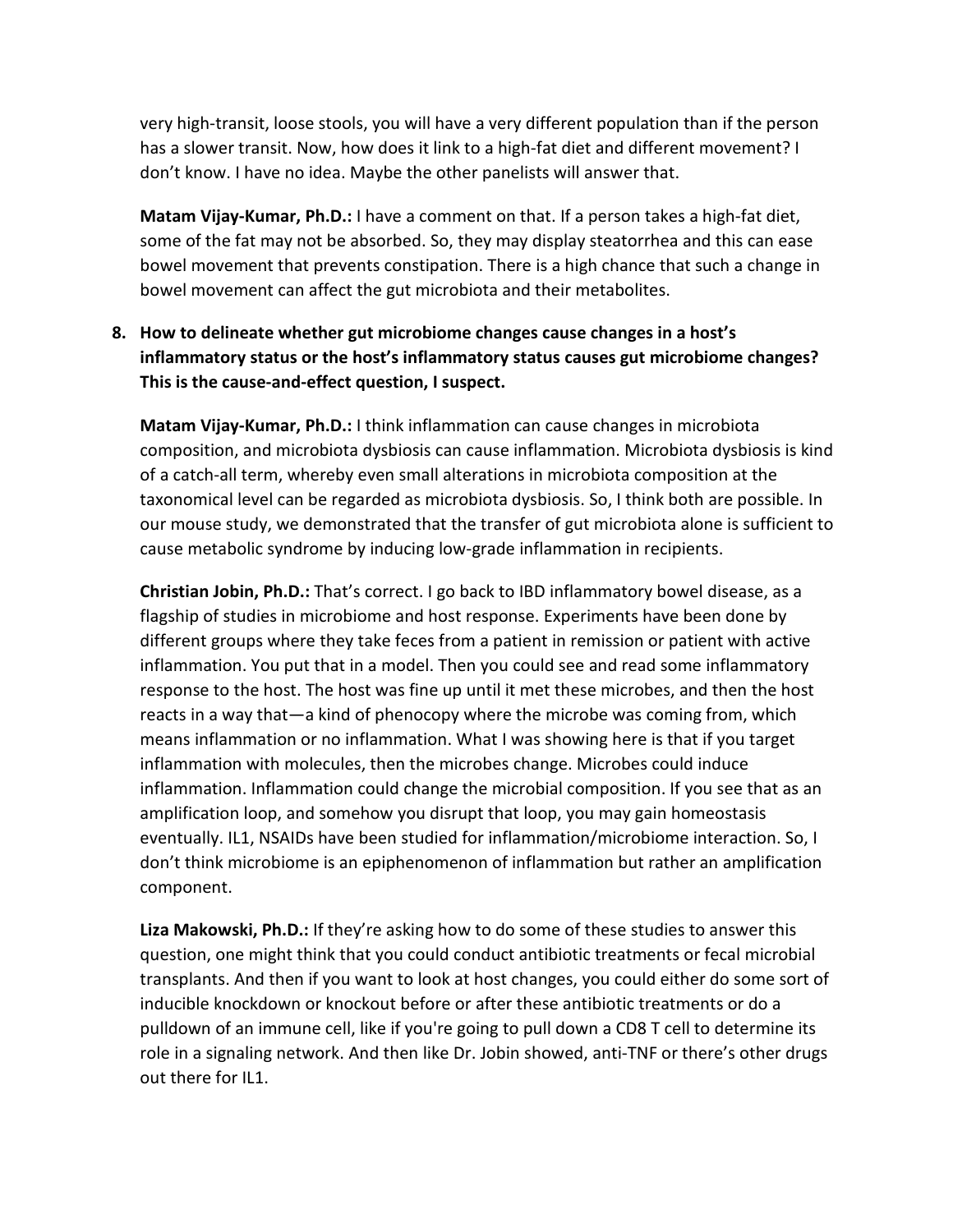#### **9. Can you talk more about practical applications or potential future applications of the information and research discussed today?**

**Matam Vijay-Kumar, Ph.D.:** Based on our mouse studies, we propose that people with microbiota dysbiosis should not take too much of fermentable fiber foods. Of course, it is premature to conclude that fermentable fibers are bad. Nevertheless, it is a well-known fact that IBD patients should abstain from fermentable fiber foods, like FODMAPS, that can aggravate IBD flares, abdominal cramps or flatulence. In our mouse model of liver cancer with gut microbiota dysbiosis, we found that purified fibers can cause liver cancer, thus underscoring that all fibers are not made equal and neither they are universally beneficial to all. In contrast, whole foods containing inulin such as whole chicory or Jerusalem artichoke, which are an excellent source for inulin, do come with a natural inhibitor for bacterial fermentation, i.e., difructose anhydride, which can limit the fermentation and protect from side effects.

**Liza Makowski, Ph.D.:** It is hard to understand exact roles of the microbiome. But for example, it appears we know obesity can induce immunosuppression, which is actually beneficial for some immunotherapy responses. But we don't want to recommend people being obese when they have cancer therapy. The therapeutic concept may be along the lines if we can mimic or induce some transient signaling pathway to invoke the "obese-like" state, that we're getting clues from the microbiome and clues for these metabolites or inducing crosstalk leading to this immunosuppression. So, we then just use that intervention as a transient therapy when patients are going in for immunotherapy to improve efficacy. Those are examples that could be practical applications that we can learn from looking at our mouse models, comparing that to patient models.

**Stephen D. Hursting, Ph.D.:** Along the same lines in terms of cancer risk, it's clear obesity is driving the risk of many cancers. Estimates are on the order of 20, 25 percent of cancers you can attribute to obesity. It's a major factor. We've got roughly 43 percent of our adult population now in the obese category. Not all of those are going to be metabolically dysregulated, but a good chunk. And so, this is a major, major problem. Obesity has become probably, arguably the most important preventable risk factor for many of these cancers. It's a major contributor, and it's very difficult to lose weight. I mean, that's a challenging thing. I think, as Liza said, we're not there yet. But if microbiota can be a target that's easily manipulated, and we can figure out how best to do that, then maybe we don't have to lose weight to reverse this obesity problem that we're in, in terms of cancer. And so, I think that's the promise here. It looks like of all of the pathways leading to cancer, it seems like the microbiotal-related ones may be as responsive to diet as anything we study. I think the promise is that we can come up with a way to healthfully change the microbiome in ways that will prevent—kind of disconnect—this obesity–cancer connection. And hopefully a combination of not only the number of calories we consume but maybe the types of food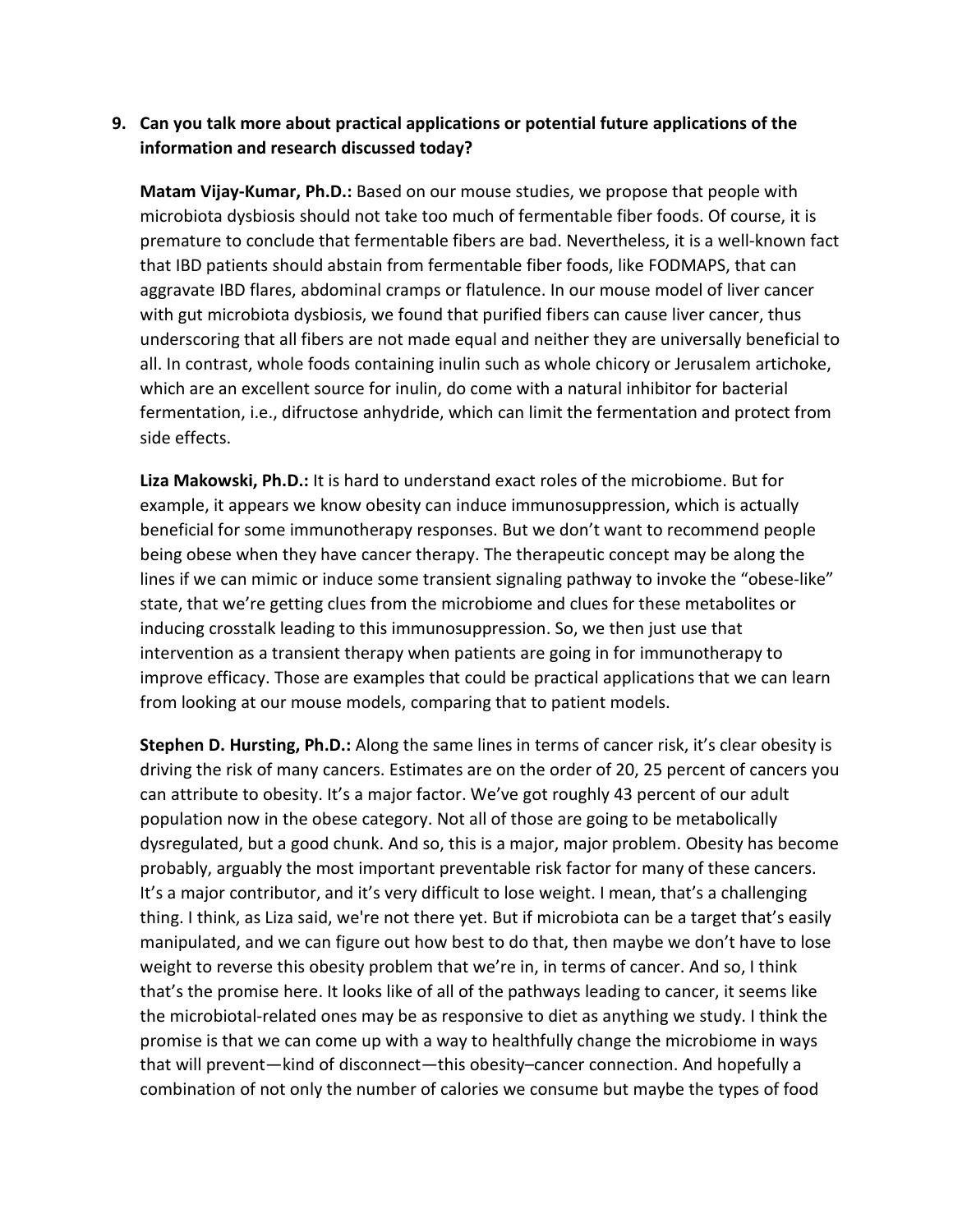that we consume, the better, to more healthfully shift that microbiota is going to get us out of some of these issues that we're facing with obesity and cancer.

#### **10. How might exercise-induced differences between obese and nonobese microbiomes play a role in addition to diet?**

**Stephen D. Hursting, Ph.D.:** We usually don't just eat in isolation in any other thing we do. I've been kind of complaining that the nutrition people don't factor in exercise sufficiently, and the exercise people don't factor in diet sufficiently. We really need to get a little more together on that because that is clear—that combination of healthful changes in physical activity and diet are the way to go. We tend to isolate them, and we need to stop that and put them together.

**Christian Jobin, Ph.D.:** A safe take-home message is we can't ignore the microbiome when we think about different diseases. Any intervention on a pathology, be it exercise, diet, etc., is bound to alter the microbiome. The real question is the consequences of these changes, and I think more is needed to address that.

**11. Christian, you mentioned you're looking at microbiome transcriptome, metabolome. Liza, you mentioned that there's multicompartment at play here. And so, there's crosstalk between adipose tissues and immune cells in the microbiome. So, how do we get better at integrating these multicompartment, multilevel types of regulatory factors? Because, it seems to me, we've got to get better at that to start to accelerate the pace, particularly in translational research.**

**Christian Jobin, Ph.D.:** For sure, the 16s have been so cheap now that it's just a baseline. You do it because you can do it, but you don't gain that much clarity. Whole genomes getting cheaper, so you put that in the integration, but yet it's static pathways. You don't know if they are functional. Then you say, well, I'm going to have RNA seq, so I will know which genes are induced in the community. So now you're stuck with a big dataset that you try to make sense of through integration of multidimensional data. So, it's not always giving you a clearer understanding. And the metabolites to add to the function. So, the more we add on, sometimes I think the less it becomes clear. Most companies right now are working on microbes that they could identify as a supplement, and they are not targeting microbial genes. They're not targeting a microbial metabolite. They want to replace an ecosystem or do cocktail designer. So, at one point, we'll have to decide, if getting larger data sets contribute to better understanding. Maybe AI could come to the rescue.

**Liza Makowski, Ph.D.:** It falls to us when we're publishing that we have to be clear with the mouse models, ages, sex, and where we're getting the microbes from. And then when we're isolating maybe from tissue, we need to be clear about the controls we're using.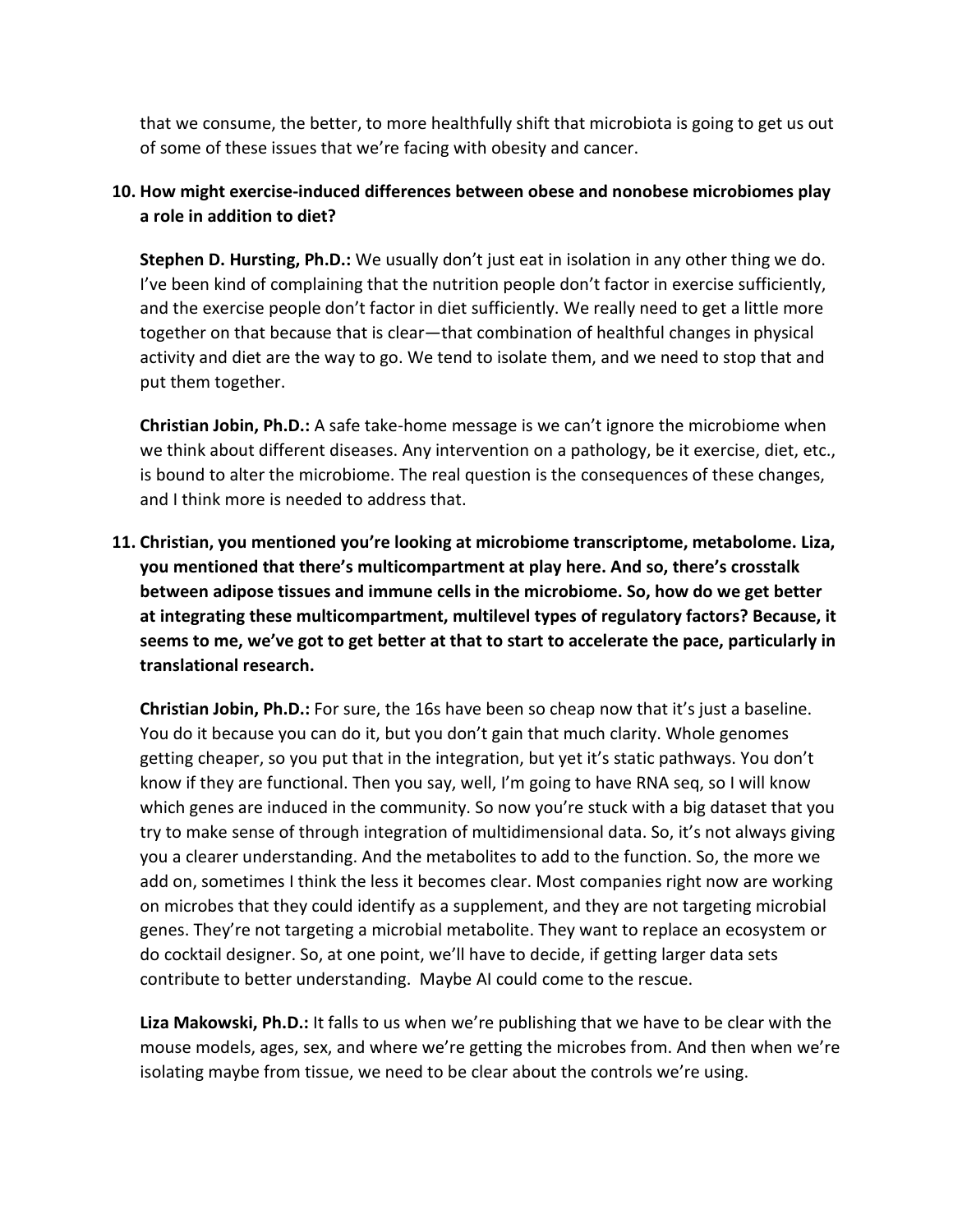Increasingly, I think, as we delve more into the details, then we can start comparing and collating our data. That's the burden of the journal as well as the investigators.

**Matam Vijay-Kumar, Ph.D.:** I agree with Dr. Makowski. It is already in practice in basic science research. We need to stringently control animal housing conditions, including diet source (regular or sterile), type of bedding material, nestlets, and water. For instance, providing acidified water or regular water to animals can substantially impact microbiota composition. So, all the information should be clearly mentioned in the methods that will help to compare between the studies and [allow for] reproducibility.

**Stephen D. Hursting, Ph.D.:** There's actually international effort on that. It's the ASPIRE guidelines, and most journals are now picking that up. But it's worth all of us taking a look at that from time to time and instilling that in our students to have that front and center. It's a great point.

## **12. Are individuals who have gone through cycles of weight loss and obesity accounted for in these type of studies (also as compared to those who have had surgically induced weight loss)?**

**Christian Jobin, Ph.D.:** Related to microbial community? Yes, losing weight has an impact on microbiome but it is not clear if intervention modalities (diet, exercise, surgery, etc.) [produce] different impact microbiota. For example, microbial diversity is typically low in obese patients, so would intervention such as adjustable gastric banding or Roux-en-Ygastric bypass restore this diversity? While most Roux-en-Y-gastric bypass patients remained with low microbial gene richness post-surgery, these patients displayed more pronounced clinical improvements of metabolic function than banding surgery. Not clear why, but this may be related to the capacity of intestinal microbiota to produce a drastically different set of metabolites regardless of diversity.

**Liza Makowski, Ph.D.:** I do not think that there has been enough history to capture weight cycling in patient data yet. Capturing food intake and patient-reported data are often fraught with measurement or memory bias. Perhaps with more digital scales communicating with smart phone apps, more accurate data can be captured for patients. Some work out of Vanderbilt by Alyssa Hasty addresses weight cycling or metabolic cycling and supports that cycling is a less healthy metabolic state [\(Cottam et al., 2018\).](https://pubmed.ncbi.nlm.nih.gov/29784764/)

### **13. Please recommend anti-inflammatory foods and supplements for assisting with gut health and anti-inflammation.**

**Christian Jobin, Ph.D.:** Precision nutrition related to a microbiota and specific beneficial outcome is still a work in progress. I can't really recommend any specific modality but a general concept about complex fiber intake, low sugar and salt intake all have roots in the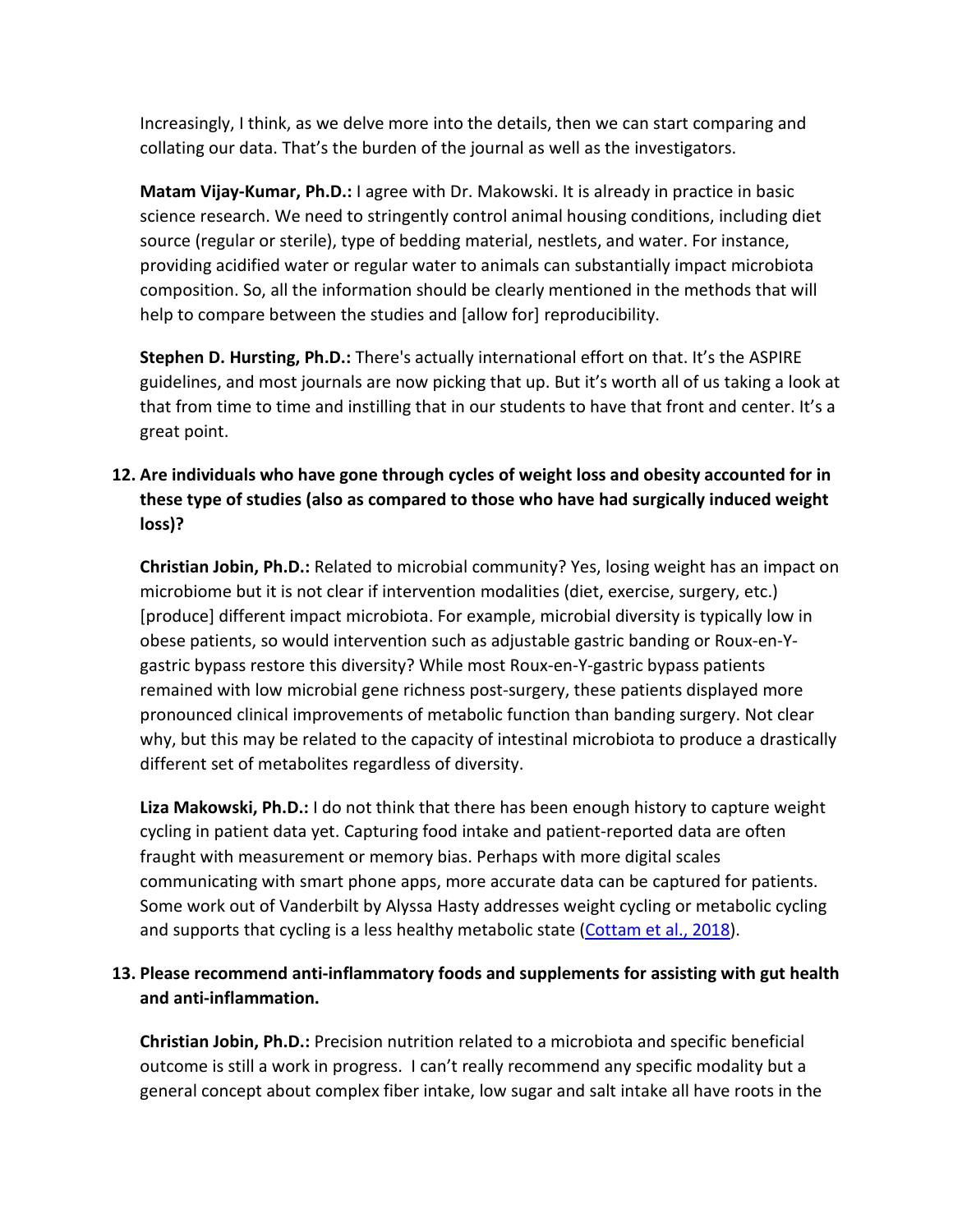microbiome. Dr. Kumar showed that some SCFA may be detrimental for liver cancer, so there may be a context-dependent relation with microbial outputs and diet.

**Liza Makowski, Ph.D.:** I always preface any statement by stating that my degree may be in nutrition but I am not a dietitian. Following guidelines from physicians and public health groups such as American Heart Association or American Diabetes Association is a good place to start. Asking your physician for a referral to a registered dietitian is the best place to start for nutrition advice by a trained professional. Avoid online or social media fads. A simple fact that whole grains, fruits, and vegetables are better than taking a supplement is important to remember. Supplements are not FDA-regulated, so there is zero control of what is being sold, whether that bottle costs \$3 or \$300 from a friend or from a fancy grocery store.

**14. For the studies showing that higher obesity is associated with better survival, what is the comparison group? If compared to lean patients who may be lean because they have more aggressive disease and are losing weight, then disease aggression is a confounder. How is this accounted for in these studies?** 

**Liza Makowski, Ph.D.:** I did not conduct these studies. Your concern is an important one about sicker patients with perhaps weight loss from cachexia may be confounding the comparison to obese patients. Most studies use BMI to determine weight and without reviewing each study, I am not sure of exclusion criteria or determination of, for example, sarcopenic obese patients, etc. More controlled and standardized work needs to be done to determine adiposity and lean mass accurately (cost effectively and rapidly), quantify inflammatory mediators, changes in body weight, and recent or habitual dietary intake to properly address this question about confounding.

### **15. Other than differences caused by diet, are there exercise-induced differences between obese and non-obese microbiomes?**

**Liza Makowski, Ph.D.:** Some recent human and mouse work on exercise can be found here: Yang et [al., 2021](https://pubmed.ncbi.nlm.nih.gov/34631598/) and [Dupuit et al., 2021.](https://pubmed.ncbi.nlm.nih.gov/34628447/)

### **16. Has anyone studied the effect of any widely used/available human dietary probiotics on reducing cancer in mice or other models?**

**Liza Makowski, Ph.D.:** There is an RFA called Bugs and Drugs. We should see many papers coming out soon on pro- and pre-biotics. Some work has shown that individual microbes provided to mice or content correlated to patient outcomes improve immunotherapy. Akkermansia muciniphila improved sensitivity to immune checkpoint inhibitor immunotherapy in murine models. Higher Akkermansia muciniphila content correlates with